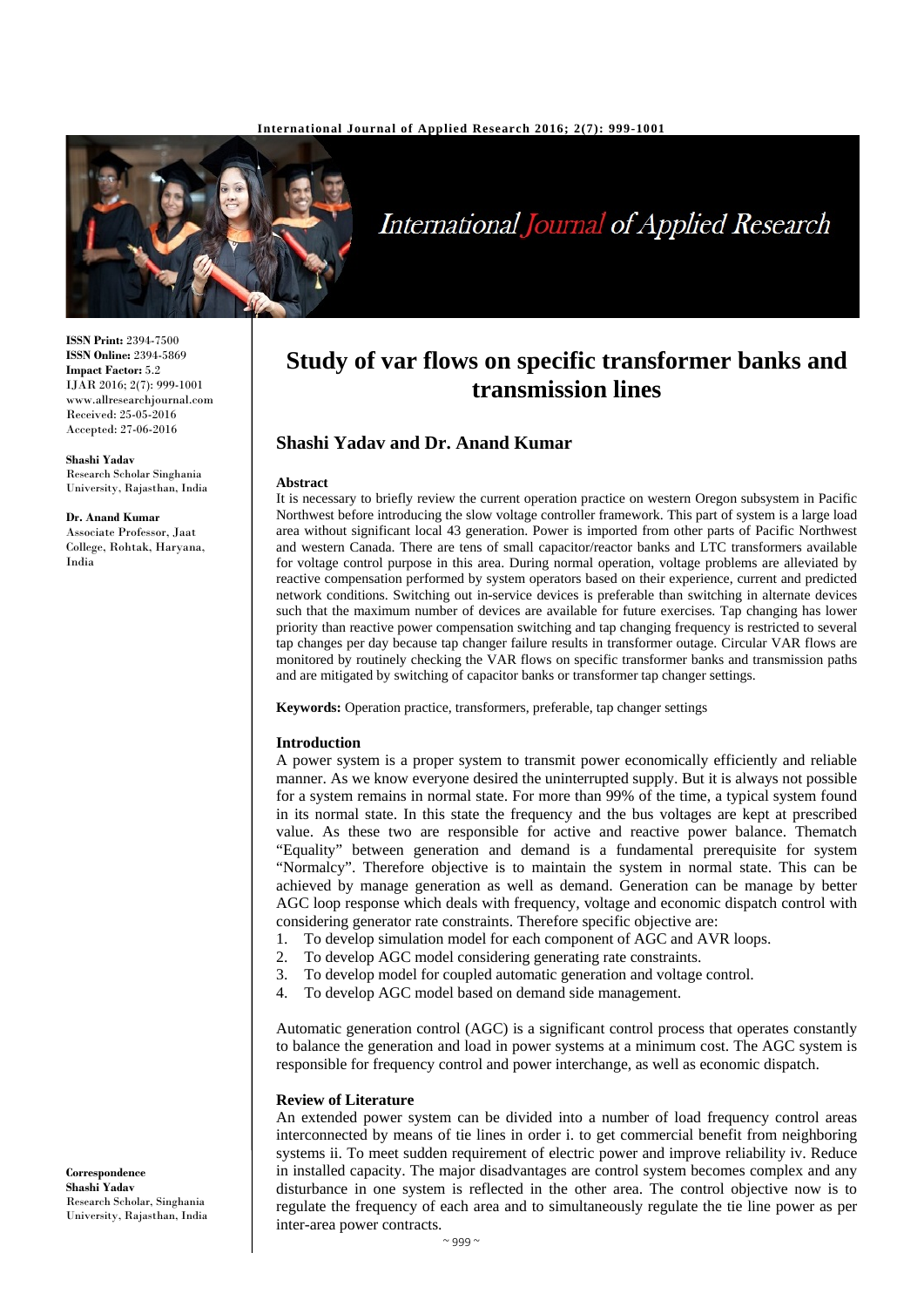As in the case of frequency, PI controller will be installed so as to give zero steady state error in tie line power flow as compared to the contracted power.

## **Power transported out of area A is given by**

Where, are power angles of equivalent machines of the two areas?

2, the incremental tie line power can be expressed as δ1 and δ For incremental changes in Where T12 is synchronizing coefficient. f2), the above equation can be written as∆f1 and ∆Since incremental power angles are integrals of incremental frequencies ( Similarly the incremental tie line power out of area B is given by The block diagram of the system based on the above analysis is given below The steady state response of this two area system can be determined as follows. PL2). ∆PL1 and ∆Pref2) and there are step load changes in both areas (∆Pref1 and ∆Consider the speed changer position is fixed ( Pm1 ss∆The turbine input change  $(\&$  Pm2 ss) due to the valve opening by the regulation characteristics in the two areas in steady state condition becomes,  $\Delta$  Fss;  $\Delta P$ m1 ss = - (1/R1)  $\Delta$  Fss $\Delta P$ m2 ss = - (1/R2)  $\Delta$  Under this condition & Solving for steady state frequency and tie line power, we get  $& 1 = D1\beta$ Where  $+ 1/R1$  2 = D2 $\beta$ and + 1/R.We thus conclude from the preceding analysis that the two area system, just as in the case of a single area system in the uncontrolled mode, has a steady state error but to a lesser extent and the tie line power deviation and frequency deviation exhibit oscillations that are damped out latter. Hence, in interconnected operation to avoid these deviations and also to enable each area control

the changes in such a fashion that it absorbs its own load change in steady state, area control error signals should be sent to reference (speed changer) in the two areas respectively as follows Using la place transform The general block diagram for a two area system can now be developed as shown below.

### **Material and Method**

Since the goal of on-line slow voltage control is to automate actions of an alert and experienced operator, it is necessary to briefly review the current operation practice on western Oregon subsystem in Pacific Northwest before introducing the slow voltage controller framework. This part of system is a large load area without significant local 43 generation. Power is imported from other parts of Pacific Northwest and western Canada. There are tens of small capacitor/reactor banks and LTC transformers available for voltage control purpose in this area. During normal operation, voltage problems are alleviated by reactive compensation performed by system operators based on their experience, current and predicted network conditions. Switching out in-service devices is preferable than switching in alternate devices such that the maximum number of devices are available for future exercises. Tap changing has lower priority than reactive power compensation switching and tap changing frequency is restricted to several tap changes per day because tap changer failure results in transformer outage. Circular VAR flows are monitored by routinely checking the VAR flows on specific transformer banks and transmission paths and are mitigated by switching of capacitor banks or transformer tap changer settings.



Fig 1: Common on-line slow voltage control framework.

The common slow voltage control framework integrated the state estimator modelbased controller and the alternate heuristic controller is shown in Figure 3.1. The controller is intended to be used for "slow" control and has a time frame of tens of seconds or a few minutes. Similar to a system operator, the automatic controller primarily acts upon voltage alarms and checks SCADA measurements for the acceptability of the system voltage profile. As a first step, the controllers can be required to process only the voltage alarms. Other types of alarms relating to outages and contingencies can be handled directly by the system operators. The common slow voltage controller consists of two sub-controllers that operate independently. Under normal conditions when state estimator program has valid results, the model-based controller will act as main controller and its control decisions will be cross-checked against the outputs of the alternate controller. If the control decisions made by the two controllers are different but